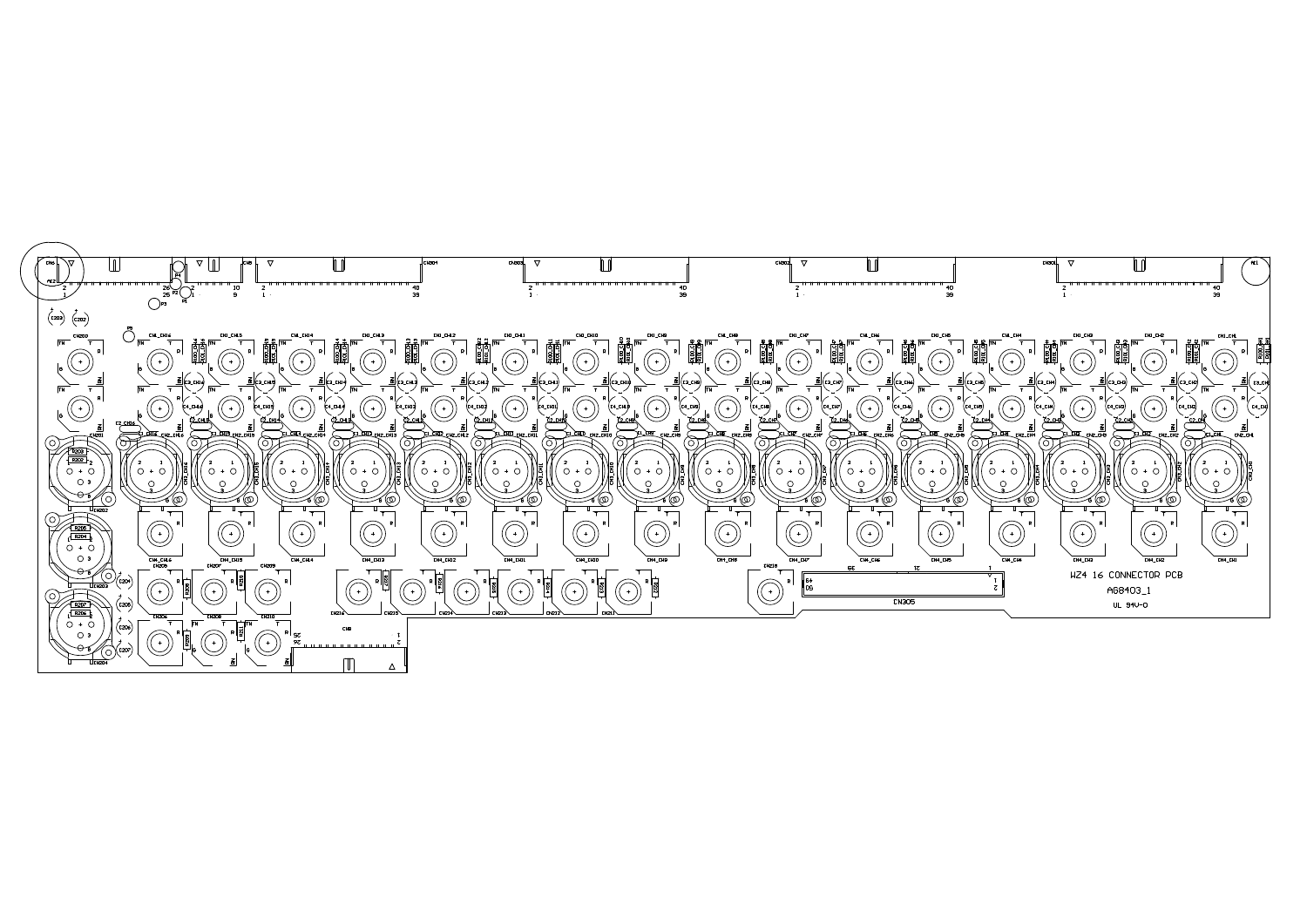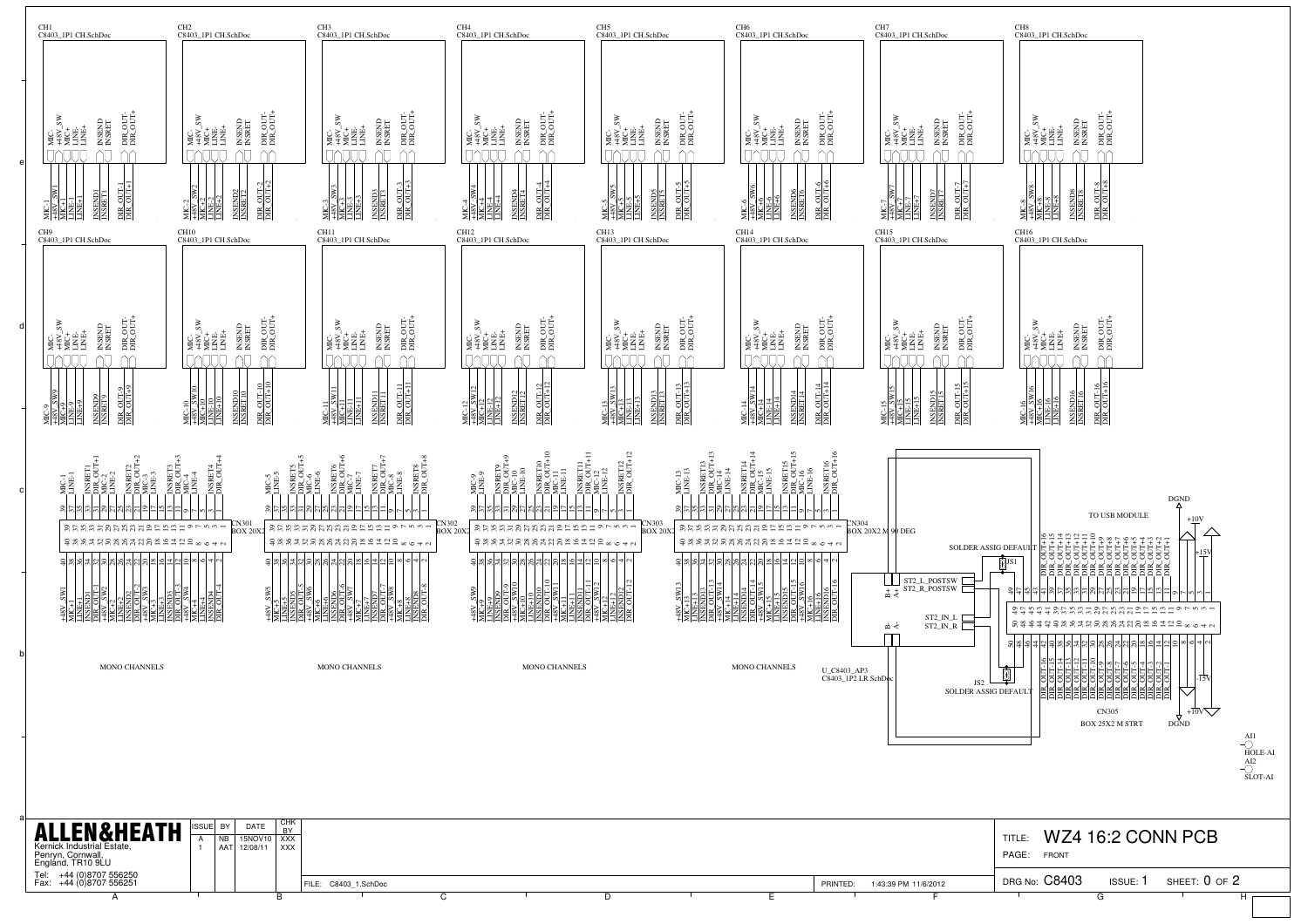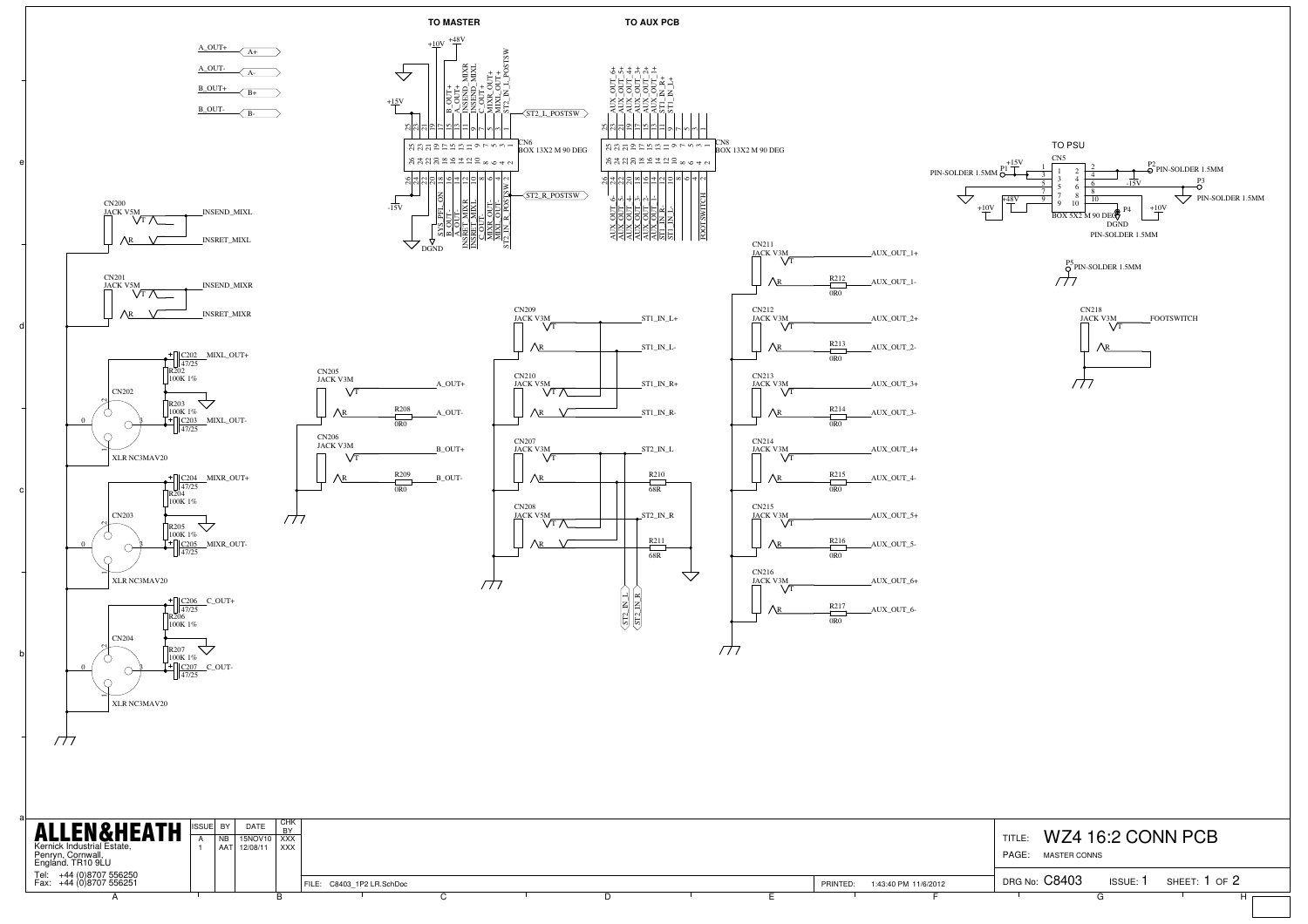

| <b>ALLEN&amp;HEATH</b><br>Kernick Industrial Estate,<br>Penryn, Cornwall,<br>England. TR10 9LU | ISSUE BY | DATE<br>INB 15NOV10 XXX<br>AAT 12/08/11 XXX | <b>CHK</b> |                           |  |  |  |          |                      | TITLE:<br>PAGE: CH1 CONNS |        | WZ4 16:2 CONN PCB |  |
|------------------------------------------------------------------------------------------------|----------|---------------------------------------------|------------|---------------------------|--|--|--|----------|----------------------|---------------------------|--------|-------------------|--|
| Tel: $+44(0)8707556250$<br>Fax: +44 (0)8707 556251                                             |          |                                             |            | FILE: C8403 1P1 CH.SchDoc |  |  |  | PRINTED: | 1:43:40 PM 11/6/2012 | DRG No: C8403             | ISSUE: | SHEET: 2 OF 2     |  |
|                                                                                                |          |                                             |            |                           |  |  |  |          |                      |                           |        |                   |  |

b

c

d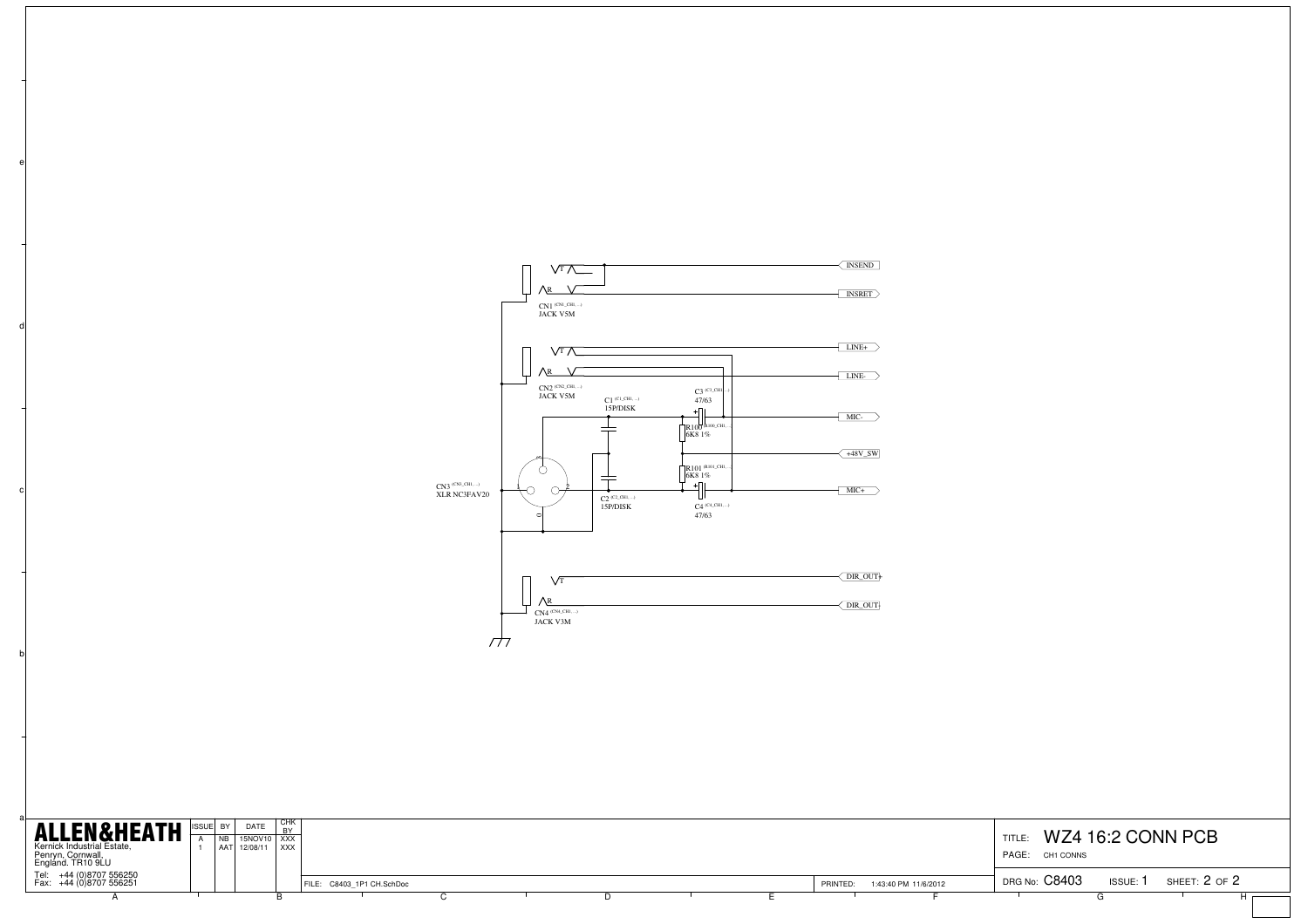| Designator                     | Description                               | <b>A&amp;H PART</b> |
|--------------------------------|-------------------------------------------|---------------------|
| AI1                            | AI HOLE 3.1 mm                            | NO PART             |
| AI2                            | AI/ATE SLOT 5.1mm x 3.1 mm                | <b>NO PART</b>      |
| C1 CH1                         | CAPACITOR DISK CERAMIC 15PF 100V (AF8160) | AF8160              |
| C1 CH2                         | CAPACITOR DISK CERAMIC 15PF 100V (AF8160) | AF8160              |
| C1 CH3                         | CAPACITOR DISK CERAMIC 15PF 100V (AF8160) | AF8160              |
| C1 CH4                         | CAPACITOR DISK CERAMIC 15PF 100V (AF8160) | AF8160              |
| C1 CH5                         | CAPACITOR DISK CERAMIC 15PF 100V (AF8160) | AF8160              |
| C1 CH6                         | CAPACITOR DISK CERAMIC 15PF 100V (AF8160) | AF8160              |
| C1 CH7                         | CAPACITOR DISK CERAMIC 15PF 100V (AF8160) | AF8160              |
| C1 CH8                         | CAPACITOR DISK CERAMIC 15PF 100V (AF8160) | AF8160              |
| C1 CH9                         | CAPACITOR DISK CERAMIC 15PF 100V (AF8160) | AF8160              |
| C1 CH10                        | CAPACITOR DISK CERAMIC 15PF 100V (AF8160) | AF8160              |
| C1 CH11                        | CAPACITOR DISK CERAMIC 15PF 100V (AF8160) | AF8160              |
| C1 CH12                        | CAPACITOR DISK CERAMIC 15PF 100V (AF8160) | AF8160              |
| C1 CH13                        | CAPACITOR DISK CERAMIC 15PF 100V (AF8160) | AF8160              |
| C1 CH14                        | CAPACITOR DISK CERAMIC 15PF 100V (AF8160) | AF8160              |
| C1 CH15                        | CAPACITOR DISK CERAMIC 15PF 100V (AF8160) | AF8160              |
| C1 CH16                        | CAPACITOR DISK CERAMIC 15PF 100V (AF8160) | AF8160              |
| C <sub>2</sub> CH <sub>1</sub> | CAPACITOR DISK CERAMIC 15PF 100V (AF8160) | AF8160              |
| C <sub>2_CH2</sub>             | CAPACITOR DISK CERAMIC 15PF 100V (AF8160) | AF8160              |
| C2 CH3                         | CAPACITOR DISK CERAMIC 15PF 100V (AF8160) | AF8160              |
| C <sub>2</sub> CH <sub>4</sub> | CAPACITOR DISK CERAMIC 15PF 100V (AF8160) | AF8160              |
| C <sub>2</sub> CH <sub>5</sub> | CAPACITOR DISK CERAMIC 15PF 100V (AF8160) | AF8160              |
| C <sub>2</sub> CH <sub>6</sub> | CAPACITOR DISK CERAMIC 15PF 100V (AF8160) | AF8160              |
| C <sub>2</sub> CH <sub>7</sub> | CAPACITOR DISK CERAMIC 15PF 100V (AF8160) | AF8160              |
| C <sub>2</sub> CH <sub>8</sub> | CAPACITOR DISK CERAMIC 15PF 100V (AF8160) | AF8160              |
| C <sub>2</sub> CH <sub>9</sub> | CAPACITOR DISK CERAMIC 15PF 100V (AF8160) | AF8160              |
| C2_CH10                        | CAPACITOR DISK CERAMIC 15PF 100V (AF8160) | AF8160              |
| C2_CH11                        | CAPACITOR DISK CERAMIC 15PF 100V (AF8160) | AF8160              |
| C2 CH12                        | CAPACITOR DISK CERAMIC 15PF 100V (AF8160) | AF8160              |
| C2_CH13                        | CAPACITOR DISK CERAMIC 15PF 100V (AF8160) | AF8160              |
| <b>C2 CH14</b>                 | CAPACITOR DISK CERAMIC 15PF 100V (AF8160) | AF8160              |
| C2 CH15                        | CAPACITOR DISK CERAMIC 15PF 100V (AF8160) | AF8160              |
| C2_CH16                        | CAPACITOR DISK CERAMIC 15PF 100V (AF8160) | AF8160              |
| C3_CH1                         | CAPACITOR ELECTROLYTIC 47uF 63V (AF0217)  | AF0217              |
| C3 CH <sub>2</sub>             | CAPACITOR ELECTROLYTIC 47uF 63V (AF0217)  | AF0217              |
| C3_CH3                         | CAPACITOR ELECTROLYTIC 47uF 63V (AF0217)  | AF0217              |
| C3 CH4                         | CAPACITOR ELECTROLYTIC 47uF 63V (AF0217)  | AF0217              |
| C3_CH5                         | CAPACITOR ELECTROLYTIC 47uF 63V (AF0217)  | AF0217              |
| C3 CH6                         | CAPACITOR ELECTROLYTIC 47uF 63V (AF0217)  | AF0217              |
| C3_CH7                         | CAPACITOR ELECTROLYTIC 47uF 63V (AF0217)  | AF0217              |
| C3 CH8                         | CAPACITOR ELECTROLYTIC 47uF 63V (AF0217)  | AF0217              |
| C3 CH9                         | CAPACITOR ELECTROLYTIC 47uF 63V (AF0217)  | AF0217              |
| C3 CH10                        | CAPACITOR ELECTROLYTIC 47uF 63V (AF0217)  | AF0217              |
| C3 CH11                        | CAPACITOR ELECTROLYTIC 47uF 63V (AF0217)  | AF0217              |
| C3 CH12                        | CAPACITOR ELECTROLYTIC 47uF 63V (AF0217)  | AF0217              |
| C3 CH13                        | CAPACITOR ELECTROLYTIC 47uF 63V (AF0217)  | AF0217              |
| C3 CH14                        | CAPACITOR ELECTROLYTIC 47uF 63V (AF0217)  | AF0217              |
| C3_CH15                        | CAPACITOR ELECTROLYTIC 47uF 63V (AF0217)  | AF0217              |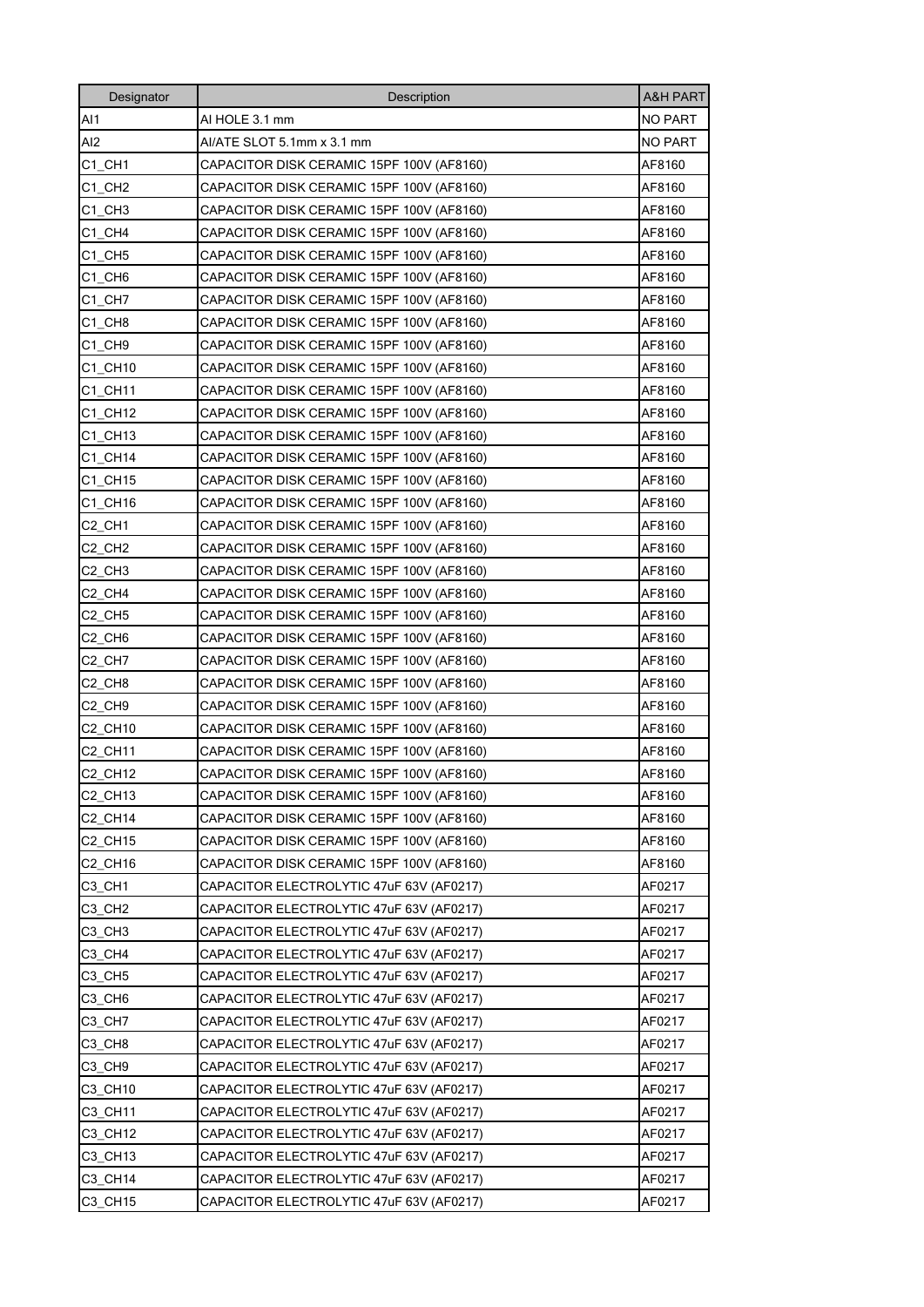| C3_CH16            | CAPACITOR ELECTROLYTIC 47uF 63V (AF0217) | AF0217 |
|--------------------|------------------------------------------|--------|
| C4 CH1             | CAPACITOR ELECTROLYTIC 47uF 63V (AF0217) | AF0217 |
| C4 CH <sub>2</sub> | CAPACITOR ELECTROLYTIC 47uF 63V (AF0217) | AF0217 |
| C4 CH3             | CAPACITOR ELECTROLYTIC 47uF 63V (AF0217) | AF0217 |
| C4 CH4             | CAPACITOR ELECTROLYTIC 47uF 63V (AF0217) | AF0217 |
| C4 CH5             | CAPACITOR ELECTROLYTIC 47uF 63V (AF0217) | AF0217 |
| C4 CH6             | CAPACITOR ELECTROLYTIC 47uF 63V (AF0217) | AF0217 |
| C4 CH7             | CAPACITOR ELECTROLYTIC 47uF 63V (AF0217) | AF0217 |
| C4 CH8             | CAPACITOR ELECTROLYTIC 47uF 63V (AF0217) | AF0217 |
| C4 CH9             | CAPACITOR ELECTROLYTIC 47uF 63V (AF0217) | AF0217 |
| C4 CH10            | CAPACITOR ELECTROLYTIC 47uF 63V (AF0217) | AF0217 |
| C4 CH11            | CAPACITOR ELECTROLYTIC 47uF 63V (AF0217) | AF0217 |
| C4 CH12            | CAPACITOR ELECTROLYTIC 47uF 63V (AF0217) | AF0217 |
| C4 CH13            | CAPACITOR ELECTROLYTIC 47uF 63V (AF0217) | AF0217 |
| C4 CH14            | CAPACITOR ELECTROLYTIC 47uF 63V (AF0217) | AF0217 |
| C4 CH15            | CAPACITOR ELECTROLYTIC 47uF 63V (AF0217) | AF0217 |
| C4_CH16            | CAPACITOR ELECTROLYTIC 47uF 63V (AF0217) | AF0217 |
| C202               | CAPACITOR ELECTROLYTIC 47uF 25V (AF0208) | AF0208 |
| C <sub>203</sub>   | CAPACITOR ELECTROLYTIC 47uF 25V (AF0208) | AF0208 |
| C204               | CAPACITOR ELECTROLYTIC 47uF 25V (AF0208) | AF0208 |
| C205               | CAPACITOR ELECTROLYTIC 47uF 25V (AF0208) | AF0208 |
| C206               | CAPACITOR ELECTROLYTIC 47uF 25V (AF0208) | AF0208 |
| C <sub>207</sub>   | CAPACITOR ELECTROLYTIC 47uF 25V (AF0208) | AF0208 |
| CN1 CH1            | JACK SOCKET SWITCHED 5 PIN (AL3410)      | AL3410 |
| CN1 CH2            | JACK SOCKET SWITCHED 5 PIN (AL3410)      | AL3410 |
| CN1 CH3            | JACK SOCKET SWITCHED 5 PIN (AL3410)      | AL3410 |
| CN1 CH4            | JACK SOCKET SWITCHED 5 PIN (AL3410)      | AL3410 |
| CN1 CH5            | JACK SOCKET SWITCHED 5 PIN (AL3410)      | AL3410 |
| CN1 CH6            | JACK SOCKET SWITCHED 5 PIN (AL3410)      | AL3410 |
| CN1_CH7            | JACK SOCKET SWITCHED 5 PIN (AL3410)      | AL3410 |
| CN1_CH8            | JACK SOCKET SWITCHED 5 PIN (AL3410)      | AL3410 |
| CN1 CH9            | JACK SOCKET SWITCHED 5 PIN (AL3410)      | AL3410 |
| CN1_CH10           | JACK SOCKET SWITCHED 5 PIN (AL3410)      | AL3410 |
| CN1_CH11           | JACK SOCKET SWITCHED 5 PIN (AL3410)      | AL3410 |
| CN1 CH12           | JACK SOCKET SWITCHED 5 PIN (AL3410)      | AL3410 |
| CN1 CH13           | JACK SOCKET SWITCHED 5 PIN (AL3410)      | AL3410 |
| CN1 CH14           | JACK SOCKET SWITCHED 5 PIN (AL3410)      | AL3410 |
| CN1_CH15           | JACK SOCKET SWITCHED 5 PIN (AL3410)      | AL3410 |
| CN1 CH16           | JACK SOCKET SWITCHED 5 PIN (AL3410)      | AL3410 |
| CN2 CH1            | JACK SOCKET SWITCHED 5 PIN (AL3410)      | AL3410 |
| CN2_CH2            | JACK SOCKET SWITCHED 5 PIN (AL3410)      | AL3410 |
| CN2_CH3            | JACK SOCKET SWITCHED 5 PIN (AL3410)      | AL3410 |
| CN2_CH4            | JACK SOCKET SWITCHED 5 PIN (AL3410)      | AL3410 |
| CN2 CH5            | JACK SOCKET SWITCHED 5 PIN (AL3410)      | AL3410 |
| CN2_CH6            | JACK SOCKET SWITCHED 5 PIN (AL3410)      | AL3410 |
| CN2 CH7            | JACK SOCKET SWITCHED 5 PIN (AL3410)      | AL3410 |
| CN2_CH8            | JACK SOCKET SWITCHED 5 PIN (AL3410)      | AL3410 |
| CN2_CH9            | JACK SOCKET SWITCHED 5 PIN (AL3410)      | AL3410 |
| CN2_CH10           | JACK SOCKET SWITCHED 5 PIN (AL3410)      | AL3410 |
| CN2_CH11           | JACK SOCKET SWITCHED 5 PIN (AL3410)      | AL3410 |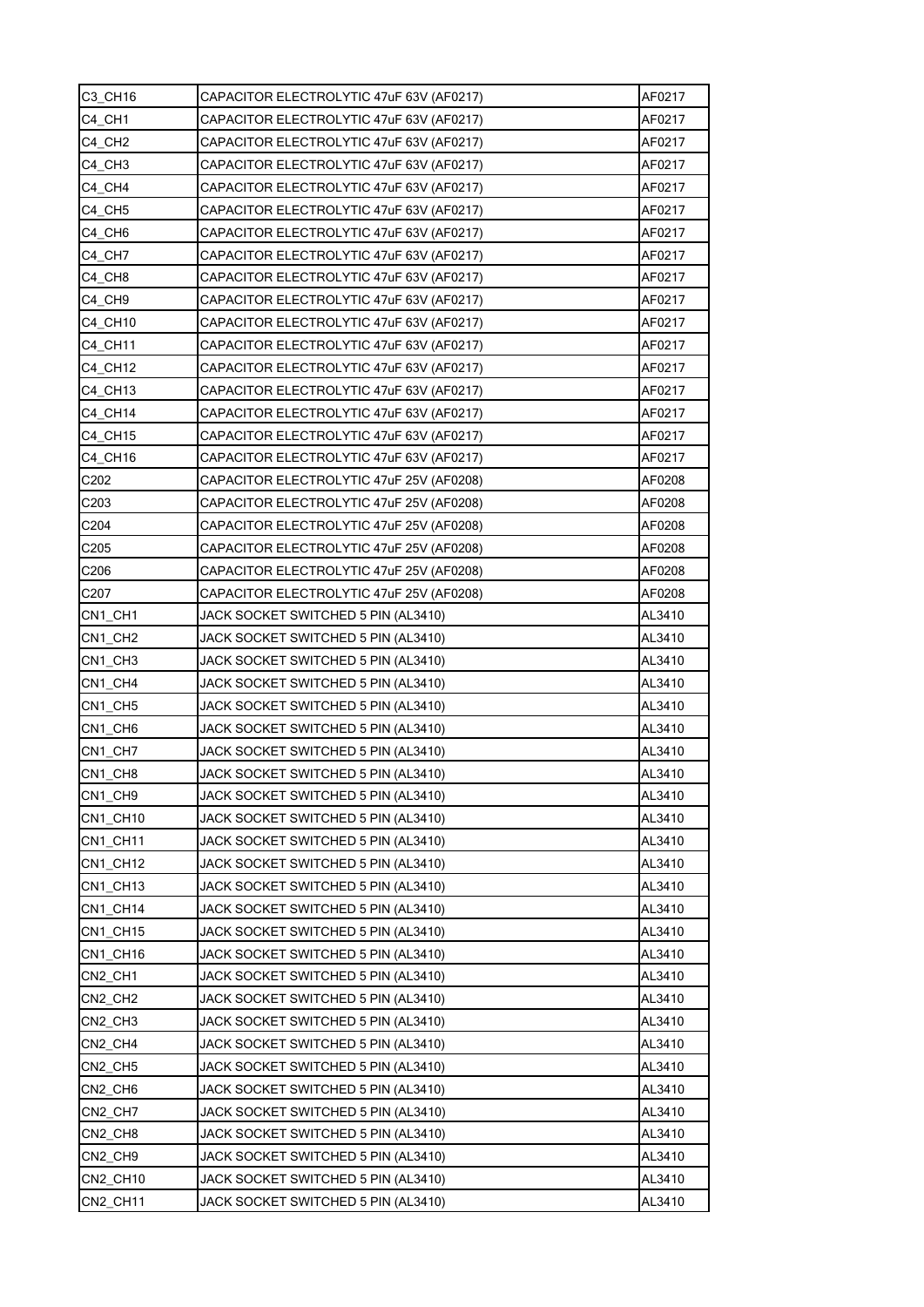| CN2 CH12        | JACK SOCKET SWITCHED 5 PIN (AL3410)                                | AL3410 |
|-----------------|--------------------------------------------------------------------|--------|
| CN2_CH13        | JACK SOCKET SWITCHED 5 PIN (AL3410)                                | AL3410 |
| CN2_CH14        | JACK SOCKET SWITCHED 5 PIN (AL3410)                                | AL3410 |
| CN2 CH15        | JACK SOCKET SWITCHED 5 PIN (AL3410)                                | AL3410 |
| CN2 CH16        | JACK SOCKET SWITCHED 5 PIN (AL3410)                                | AL3410 |
| CN3 CH1         | XLR 3 PIN FEMALE WITH GROUND (AL2410)                              | AL2410 |
| CN3 CH2         | XLR 3 PIN FEMALE WITH GROUND (AL2410)                              | AL2410 |
| CN3 CH3         | XLR 3 PIN FEMALE WITH GROUND (AL2410)                              | AL2410 |
| CN3 CH4         | XLR 3 PIN FEMALE WITH GROUND (AL2410)                              | AL2410 |
| CN3_CH5         | XLR 3 PIN FEMALE WITH GROUND (AL2410)                              | AL2410 |
| CN3_CH6         | XLR 3 PIN FEMALE WITH GROUND (AL2410)                              | AL2410 |
| CN3_CH7         | XLR 3 PIN FEMALE WITH GROUND (AL2410)                              | AL2410 |
| CN3 CH8         | XLR 3 PIN FEMALE WITH GROUND (AL2410)                              | AL2410 |
| CN3_CH9         | XLR 3 PIN FEMALE WITH GROUND (AL2410)                              | AL2410 |
| CN3 CH10        | XLR 3 PIN FEMALE WITH GROUND (AL2410)                              | AL2410 |
| CN3_CH11        | XLR 3 PIN FEMALE WITH GROUND (AL2410)                              | AL2410 |
| CN3 CH12        | XLR 3 PIN FEMALE WITH GROUND (AL2410)                              | AL2410 |
| CN3 CH13        | XLR 3 PIN FEMALE WITH GROUND (AL2410)                              | AL2410 |
| CN3_CH14        | XLR 3 PIN FEMALE WITH GROUND (AL2410)                              | AL2410 |
| CN3 CH15        | XLR 3 PIN FEMALE WITH GROUND (AL2410)                              | AL2410 |
| CN3_CH16        | XLR 3 PIN FEMALE WITH GROUND (AL2410)                              | AL2410 |
| CN4 CH1         | JACK SOCKET UNSWITCHED 3 PIN (AL3407)                              | AL3407 |
| CN4 CH2         | JACK SOCKET UNSWITCHED 3 PIN (AL3407)                              | AL3407 |
| CN4 CH3         | JACK SOCKET UNSWITCHED 3 PIN (AL3407)                              | AL3407 |
| CN4 CH4         | JACK SOCKET UNSWITCHED 3 PIN (AL3407)                              | AL3407 |
| CN4 CH5         | JACK SOCKET UNSWITCHED 3 PIN (AL3407)                              | AL3407 |
| CN4 CH6         | JACK SOCKET UNSWITCHED 3 PIN (AL3407)                              | AL3407 |
| CN4 CH7         | JACK SOCKET UNSWITCHED 3 PIN (AL3407)                              | AL3407 |
| CN4_CH8         | JACK SOCKET UNSWITCHED 3 PIN (AL3407)                              | AL3407 |
| CN4 CH9         | JACK SOCKET UNSWITCHED 3 PIN (AL3407)                              | AL3407 |
| CN4_CH10        | JACK SOCKET UNSWITCHED 3 PIN (AL3407)                              | AL3407 |
| CN4 CH11        | JACK SOCKET UNSWITCHED 3 PIN (AL3407)                              | AL3407 |
| CN4_CH12        | JACK SOCKET UNSWITCHED 3 PIN (AL3407)                              | AL3407 |
| CN4_CH13        | JACK SOCKET UNSWITCHED 3 PIN (AL3407)                              | AL3407 |
| CN4_CH14        | JACK SOCKET UNSWITCHED 3 PIN (AL3407)                              | AL3407 |
| CN4_CH15        | JACK SOCKET UNSWITCHED 3 PIN (AL3407)                              | AL3407 |
| CN4 CH16        | JACK SOCKET UNSWITCHED 3 PIN (AL3407)                              | AL3407 |
| CN <sub>5</sub> | Connector BOX, Molex Type 0.1" Pitch 5x2 pins Male 90 Deg (AL4334) | AL4334 |
| CN <sub>6</sub> | Connector IDC, Molex Type 0.1" Pitch 13x2 pins (AL3592)            | AL3592 |
| CN <sub>8</sub> | Connector IDC, Molex Type 0.1" Pitch 13x2 pins (AL3592)            | AL3592 |
| <b>CN200</b>    | JACK SOCKET SWITCHED 5 PIN (AL3410)                                | AL3410 |
| <b>CN201</b>    | JACK SOCKET SWITCHED 5 PIN (AL3410)                                | AL3410 |
| CN202           | XLR 3 PIN MALE WITH GROUND (AL2411)                                | AL2411 |
| CN203           | XLR 3 PIN MALE WITH GROUND (AL2411)                                | AL2411 |
| CN204           | XLR 3 PIN MALE WITH GROUND (AL2411)                                | AL2411 |
| <b>CN205</b>    | JACK SOCKET UNSWITCHED 3 PIN (AL3407)                              | AL3407 |
| CN206           | JACK SOCKET UNSWITCHED 3 PIN (AL3407)                              | AL3407 |
| CN207           | JACK SOCKET UNSWITCHED 3 PIN (AL3407)                              | AL3407 |
| <b>CN208</b>    | JACK SOCKET SWITCHED 5 PIN (AL3410)                                | AL3410 |
| <b>CN209</b>    | JACK SOCKET UNSWITCHED 3 PIN (AL3407)                              | AL3407 |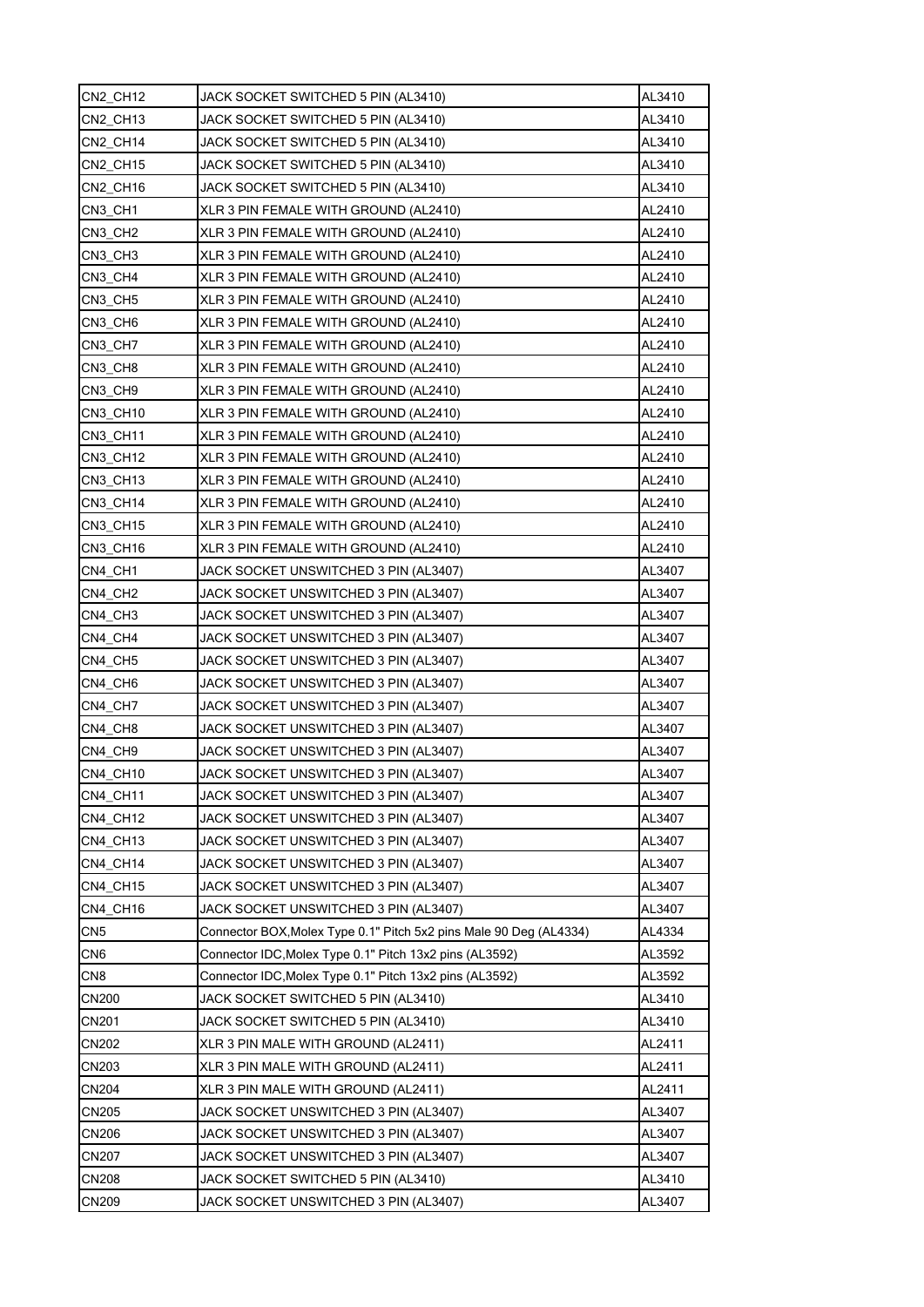| CN210                             | JACK SOCKET SWITCHED 5 PIN (AL3410)                     | AL3410 |
|-----------------------------------|---------------------------------------------------------|--------|
| CN211                             | JACK SOCKET UNSWITCHED 3 PIN (AL3407)                   | AL3407 |
| CN212                             | JACK SOCKET UNSWITCHED 3 PIN (AL3407)                   | AL3407 |
| CN213                             | JACK SOCKET UNSWITCHED 3 PIN (AL3407)                   | AL3407 |
| CN214                             | JACK SOCKET UNSWITCHED 3 PIN (AL3407)                   | AL3407 |
| CN215                             | JACK SOCKET UNSWITCHED 3 PIN (AL3407)                   | AL3407 |
| CN216                             | JACK SOCKET UNSWITCHED 3 PIN (AL3407)                   | AL3407 |
| <b>CN218</b>                      | JACK SOCKET UNSWITCHED 3 PIN (AL3407)                   | AL3407 |
| CN301                             | Connector IDC, Molex Type 0.1" Pitch 20x2 pins (AL4337) | AL4337 |
| CN302                             | Connector IDC, Molex Type 0.1" Pitch 20x2 pins (AL4337) | AL4337 |
| CN303                             | Connector IDC, Molex Type 0.1" Pitch 20x2 pins (AL4337) | AL4337 |
| CN304                             | Connector IDC, Molex Type 0.1" Pitch 20x2 pins (AL4337) | AL4337 |
| CN305                             | Connector IDC, Molex Type 0.1" Pitch 25x2 pins (AL5563) | AL5563 |
| R100 CH1                          | RESISTOR METAL FILM 6K8 1/4W 1% (AC0102)                | AC0102 |
| R100_CH2                          | RESISTOR METAL FILM 6K8 1/4W 1% (AC0102)                | AC0102 |
| R100 CH3                          | RESISTOR METAL FILM 6K8 1/4W 1% (AC0102)                | AC0102 |
| R100 CH4                          | RESISTOR METAL FILM 6K8 1/4W 1% (AC0102)                | AC0102 |
| R100 CH5                          | RESISTOR METAL FILM 6K8 1/4W 1% (AC0102)                | AC0102 |
| R100 CH6                          | RESISTOR METAL FILM 6K8 1/4W 1% (AC0102)                | AC0102 |
| R <sub>100</sub> CH <sub>7</sub>  | RESISTOR METAL FILM 6K8 1/4W 1% (AC0102)                | AC0102 |
| R100_CH8                          | RESISTOR METAL FILM 6K8 1/4W 1% (AC0102)                | AC0102 |
| R100 CH9                          | RESISTOR METAL FILM 6K8 1/4W 1% (AC0102)                | AC0102 |
| R100_CH10                         | RESISTOR METAL FILM 6K8 1/4W 1% (AC0102)                | AC0102 |
| R100 CH11                         | RESISTOR METAL FILM 6K8 1/4W 1% (AC0102)                | AC0102 |
| R100 CH12                         | RESISTOR METAL FILM 6K8 1/4W 1% (AC0102)                | AC0102 |
| R100_CH13                         | RESISTOR METAL FILM 6K8 1/4W 1% (AC0102)                | AC0102 |
| R <sub>100</sub> CH <sub>14</sub> | RESISTOR METAL FILM 6K8 1/4W 1% (AC0102)                | AC0102 |
| R100 CH15                         | RESISTOR METAL FILM 6K8 1/4W 1% (AC0102)                | AC0102 |
| R100_CH16                         | RESISTOR METAL FILM 6K8 1/4W 1% (AC0102)                | AC0102 |
| R101_CH1                          | RESISTOR METAL FILM 6K8 1/4W 1% (AC0102)                | AC0102 |
| R101 CH2                          | RESISTOR METAL FILM 6K8 1/4W 1% (AC0102)                | AC0102 |
| R101 CH3                          | RESISTOR METAL FILM 6K8 1/4W 1% (AC0102)                | AC0102 |
| R101 CH4                          | RESISTOR METAL FILM 6K8 1/4W 1% (AC0102)                | AC0102 |
| R101_CH5                          | RESISTOR METAL FILM 6K8 1/4W 1% (AC0102)                | AC0102 |
| R101 CH6                          | RESISTOR METAL FILM 6K8 1/4W 1% (AC0102)                | AC0102 |
| R101 CH7                          | RESISTOR METAL FILM 6K8 1/4W 1% (AC0102)                | AC0102 |
| R101 CH8                          | RESISTOR METAL FILM 6K8 1/4W 1% (AC0102)                | AC0102 |
| R101 CH9                          | RESISTOR METAL FILM 6K8 1/4W 1% (AC0102)                | AC0102 |
| R101 CH10                         | RESISTOR METAL FILM 6K8 1/4W 1% (AC0102)                | AC0102 |
| R101 CH11                         | RESISTOR METAL FILM 6K8 1/4W 1% (AC0102)                | AC0102 |
| R101 CH12                         | RESISTOR METAL FILM 6K8 1/4W 1% (AC0102)                | AC0102 |
| R101 CH13                         | RESISTOR METAL FILM 6K8 1/4W 1% (AC0102)                | AC0102 |
| R101 CH14                         | RESISTOR METAL FILM 6K8 1/4W 1% (AC0102)                | AC0102 |
| R101 CH15                         | RESISTOR METAL FILM 6K8 1/4W 1% (AC0102)                | AC0102 |
| R101 CH16                         | RESISTOR METAL FILM 6K8 1/4W 1% (AC0102)                | AC0102 |
| R202                              | RESISTOR METAL FILM 100K 1/4W 1% (AC0365)               | AC0365 |
| R203                              | RESISTOR METAL FILM 100K 1/4W 1% (AC0365)               | AC0365 |
| R204                              | RESISTOR METAL FILM 100K 1/4W 1% (AC0365)               | AC0365 |
| R205                              | RESISTOR METAL FILM 100K 1/4W 1% (AC0365)               | AC0365 |
| R206                              | RESISTOR METAL FILM 100K 1/4W 1% (AC0365)               | AC0365 |